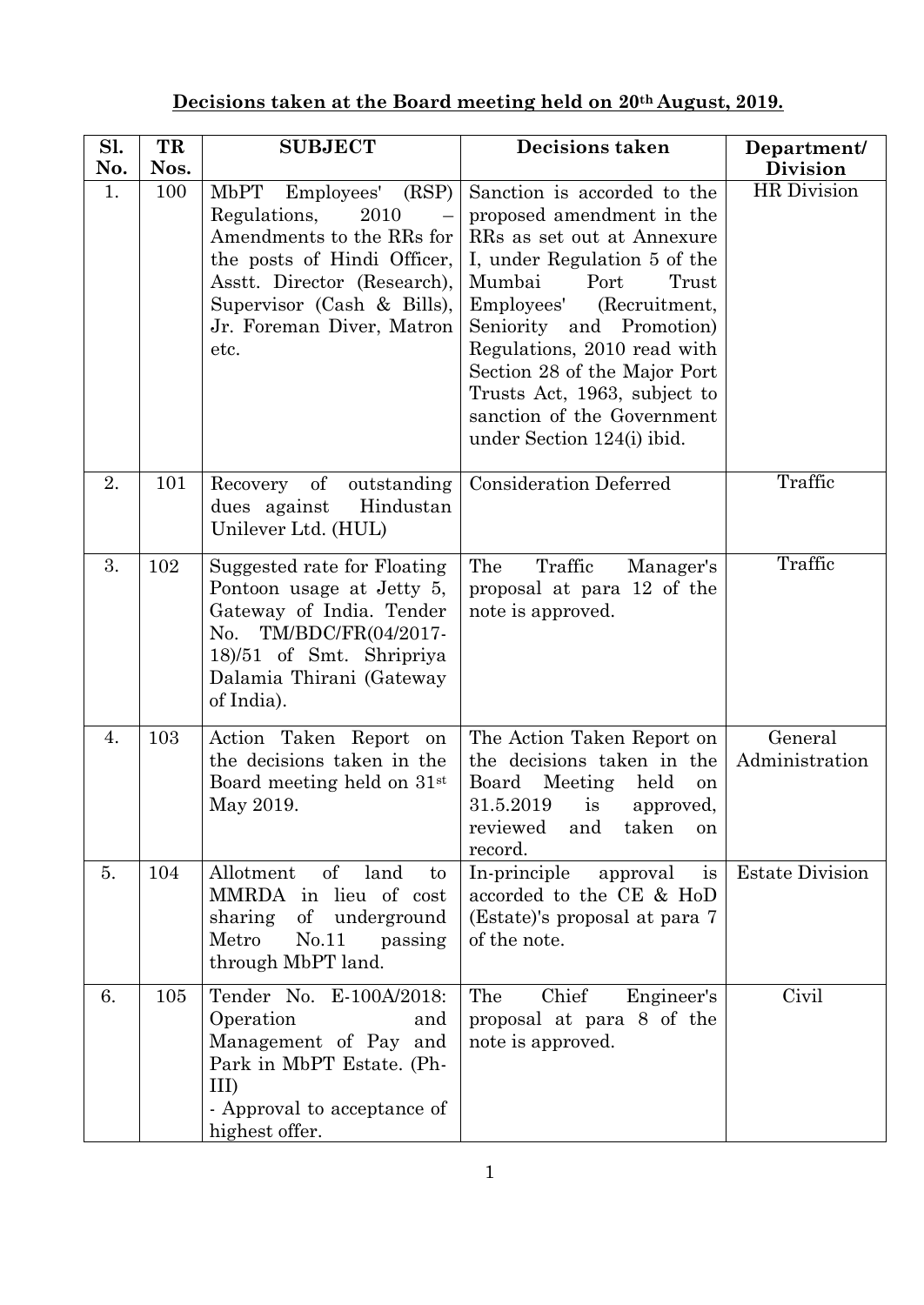| Sl.<br>No. | TR<br>Nos. | <b>SUBJECT</b>                                                                                                                                                                                                                                                           | <b>Decisions taken</b>                                                                                                                                                                                                                                                                            | Department/<br><b>Division</b> |
|------------|------------|--------------------------------------------------------------------------------------------------------------------------------------------------------------------------------------------------------------------------------------------------------------------------|---------------------------------------------------------------------------------------------------------------------------------------------------------------------------------------------------------------------------------------------------------------------------------------------------|--------------------------------|
| 7.         | 106        | Construction of New Power<br>House & DG Shed for the<br>Project of Fifth Oil Berth<br>Jawahar Dweep<br>at<br>in<br>Mumbai Harbour                                                                                                                                        | Chief<br>The<br>Engineer's<br>proposal at para 11 of the<br>note is approved.                                                                                                                                                                                                                     | Civil                          |
| 8.         | 107        | Remodeling<br>of Harbour<br>Wall Berths, Indira Dock<br>18 to 22 ID.                                                                                                                                                                                                     | Engineer's<br>The<br>Chief<br>proposal at para 9 of the<br>note is approved.                                                                                                                                                                                                                      | Civil                          |
| 9.         | 108        | Tender No. E.33/2018 -<br>Traffic Evacuation plan for<br>proposed Domestic Cruise,<br>Marina and RO-RO Pax<br>Terminals<br>Prince's<br>at<br>Dock. (PH-II).<br><b>New</b><br>asphaltic<br>road<br>connecting P.D'mello road<br>and MbPT Link road near<br>Ganesh Mandir. | Chief<br>The<br>Engineer's<br>proposal at para 7 of the<br>note is approved.                                                                                                                                                                                                                      | Civil                          |
| 10.        | 109        | Policy of Right of Way<br>(Special Way Leave) on<br>MbPT land in accordance<br>with the policy guidelines<br>for Land Management by<br>Major Ports 2014/15 issued<br>by MoS, Government of<br>India.                                                                     | The CE & HoD (Estate)'s<br>proposal at paras 7 and 8 of<br>the note is approved.                                                                                                                                                                                                                  | <b>Estate Division</b>         |
| 11.        | 110        | Allotment of office space to<br>Cochin Shipyard Ltd.(CSL)<br>3 <sup>rd</sup><br>floor, Bhandar<br>at<br>Bhavan.                                                                                                                                                          | The CE & HOD (Estate)'s<br>proposal at para 4 of the<br>note is approved.                                                                                                                                                                                                                         | <b>Estate Division</b>         |
| 12.        | 111        | Allotment of office space at<br>3rd floor, Bhandar Bhavan,<br>MbPT to Coast Guard Refit<br>Production<br>Team,<br>and<br>Coast Guard Region (West),<br>Indian Coast Guard<br><sub>on</sub><br>leave and license basis.                                                   | Approval is accorded to the<br>CE<br>&<br>HoD<br>(Estate)'s<br>proposal at para 4 of the<br>note and as requested by the<br>Indian Coast Guard, to<br>grant 25% discount; to the<br>revised<br>Licence<br>fee<br>of<br>₹1,75,672.69<br>and<br>p.m.<br>Security<br>Deposit<br>of<br>₹42,16,144.56. | <b>Estate Division</b>         |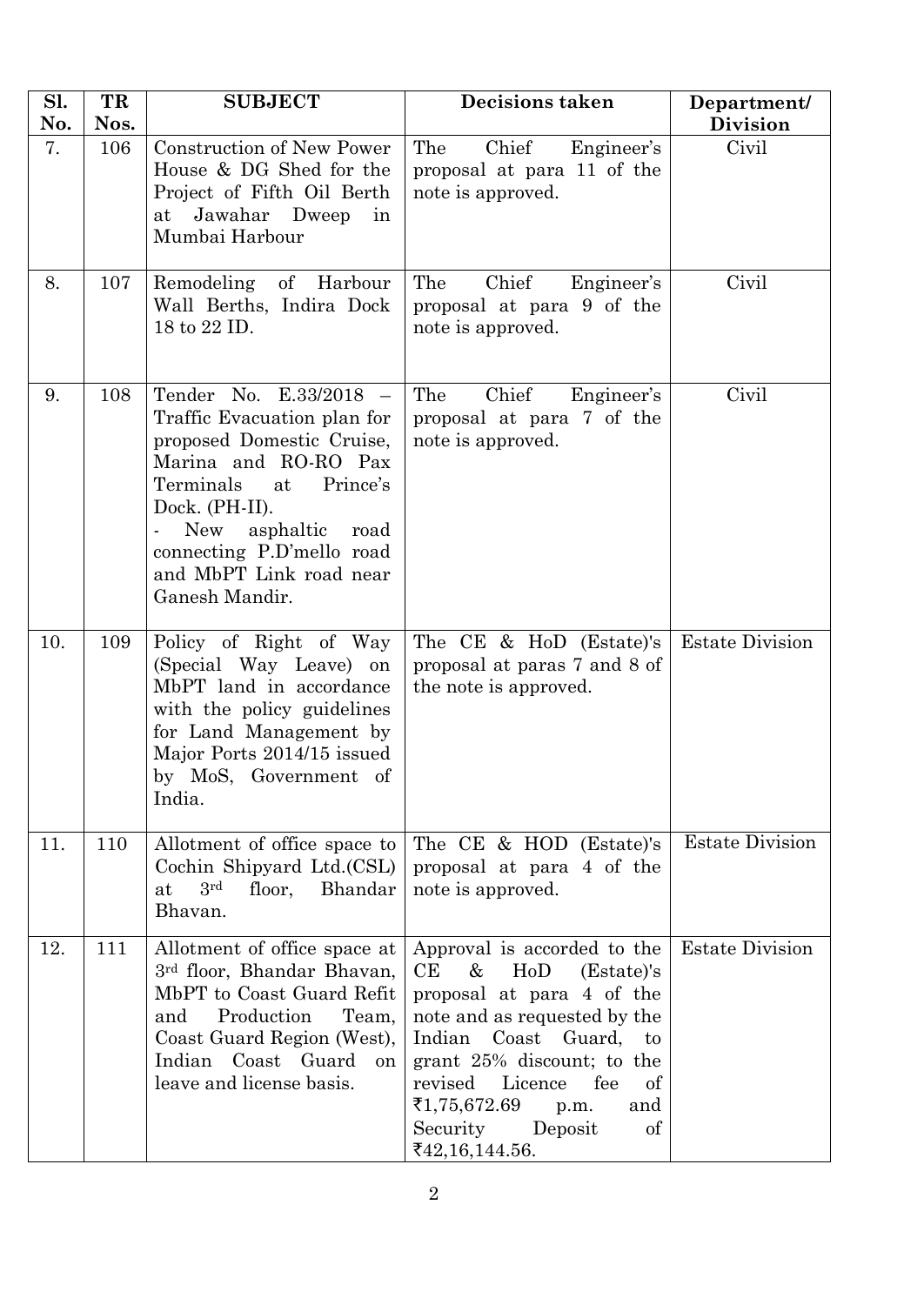| Sl.<br>No. | TR<br>Nos. | <b>SUBJECT</b>                                                                                                                                                                                                                                                                                              | <b>Decisions taken</b>                                                                                                                                                                                                                                                                                                                                                                                                                                                                                                                                                                                                | Department/<br><b>Division</b> |
|------------|------------|-------------------------------------------------------------------------------------------------------------------------------------------------------------------------------------------------------------------------------------------------------------------------------------------------------------|-----------------------------------------------------------------------------------------------------------------------------------------------------------------------------------------------------------------------------------------------------------------------------------------------------------------------------------------------------------------------------------------------------------------------------------------------------------------------------------------------------------------------------------------------------------------------------------------------------------------------|--------------------------------|
| 13.        | 112        | Consideration of valuation<br>report for fixation of SoR<br>based on valuation done in<br>respect of<br>RR 1646 (Vegoil) CS<br>(i)<br>No.7A/358,<br>RR No.1022 & 1776<br>(ii)<br>(HPCL) CS No.6/358<br>(iii) Portion of incinerator<br>plot (Petrox Pvt.Ltd)<br>CS No.4/357<br>at Wadala Estate.            | The CE & HoD (Estate)'s<br>proposal at para 8 of the<br>note is approved.                                                                                                                                                                                                                                                                                                                                                                                                                                                                                                                                             | <b>Estate Division</b>         |
| 14.        | 113        | $\mathrm{of}$<br>Request<br>for<br>waiver<br>demurrage<br>charges<br>in<br>respect of import made by<br>Shyamjee Prepaid Services.                                                                                                                                                                          | The request of Shyamjee<br>Prepaid<br>Services<br>for<br>$% \left( \left( \mathcal{A}\right) \right) ^{1}\left( \mathcal{A}\right) ^{1}\left( \mathcal{A}\right) ^{1}\left( \mathcal{A}\right) ^{1}\left( \mathcal{A}\right) ^{1}\left( \mathcal{A}\right) ^{1}\left( \mathcal{A}\right) ^{1}\left( \mathcal{A}\right) ^{1}\left( \mathcal{A}\right) ^{1}\left( \mathcal{A}\right) ^{1}\left( \mathcal{A}\right) ^{1}\left( \mathcal{A}\right) ^{1}\left( \mathcal{A}\right) ^{1}\left( \mathcal{A}\right) ^{1}\left( \mathcal{A}\right) ^{1}\left($<br>complete<br>waiver<br>demurrage<br>charges<br>is<br>rejected. | Traffic                        |
| 15.        | 114        | Revision<br>$\sigma$<br>SoR<br>w.e.f.<br>1.10.2012 to 30.9.2017.                                                                                                                                                                                                                                            | Consideration deferred.                                                                                                                                                                                                                                                                                                                                                                                                                                                                                                                                                                                               | <b>Estate Division</b>         |
| 16.        | 115        | Estimate No.CE.13/2019-20<br>- Sanction to the estimate<br>for Annual Contract for<br>sweeping of some of the<br>roads, open storage yards,<br>road and wharf around of<br>Cruise Terminals including<br>covered facilities for Cruise<br>Passengers at BPX, etc., in<br>Docks for a period of one<br>year. | Chief<br>The<br>Engineer's<br>proposal at para 7 of the<br>note is approved.                                                                                                                                                                                                                                                                                                                                                                                                                                                                                                                                          | Civil                          |
| 17.        | 116        | Capital<br>Dredging<br>for<br>deepening and widening of<br>Approach<br>Channel<br>$\mathbf{t}$<br>Second Chemical Berth at<br>Pir Pau.<br>- Appointment of NTCPWC.                                                                                                                                          | Engineer's<br>The<br>Chief<br>proposal at para 4 of the<br>note is approved.                                                                                                                                                                                                                                                                                                                                                                                                                                                                                                                                          | Civil                          |
| 18.        | 117        | for<br>selection<br>Tender<br>of<br>Operator for JNPT-Mumbai<br>Port barge ship operations<br>to reduce city congestion<br>and create value for trade<br>on PPP mode.                                                                                                                                       | Ex-post-facto<br>approval<br>1S<br>accorded<br>the<br>TM's<br>$\mathbf{t}$<br>proposal at para 11 of the<br>note.                                                                                                                                                                                                                                                                                                                                                                                                                                                                                                     | Traffic                        |